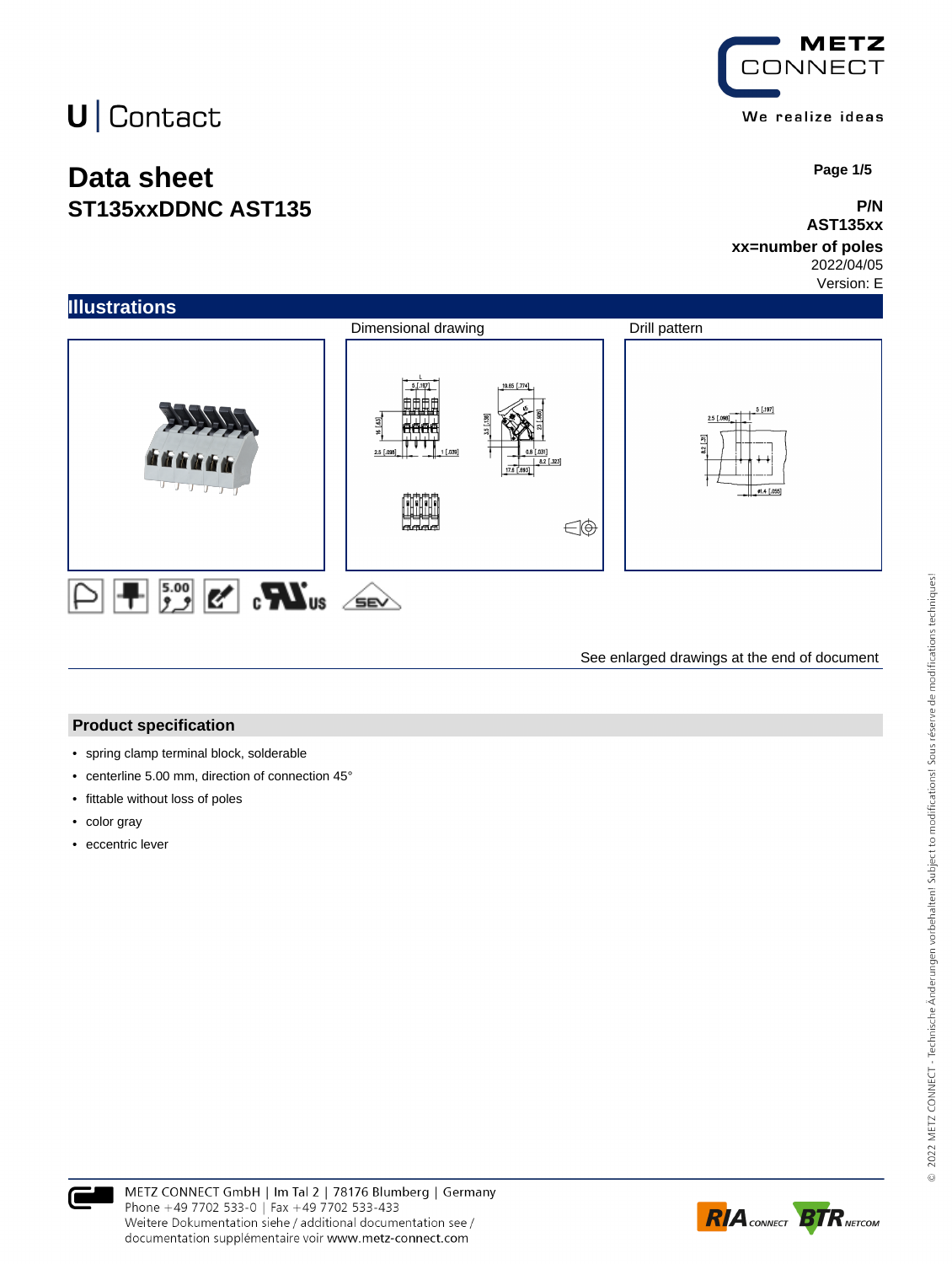# $U$  Contact

## **Data sheet ST135xxDDNC AST135**



 **Page 2/5**

### **P/N AST135xx**

### **xx=number of poles**

2022/04/05

Version: E

|  | Technical Data |
|--|----------------|
|  |                |

| <b>General Data</b>                                          |                                                             |                |                |
|--------------------------------------------------------------|-------------------------------------------------------------|----------------|----------------|
| Solder pin length                                            | 3.5 mm                                                      |                |                |
| min. number of poles                                         | $\overline{1}$                                              |                |                |
| max. number of poles                                         | 24                                                          |                |                |
| Insulating material class                                    | <b>CTI 600</b>                                              |                |                |
| clearance/creepage dist.                                     | 4 mm                                                        |                |                |
| Protection category                                          | IP20                                                        |                |                |
| Min. insul. strip length                                     | 6 mm                                                        |                |                |
| Rated current                                                | 19A                                                         |                |                |
| Overvoltage category                                         | $\overline{\mathsf{III}}$                                   | Ш              | Ш              |
| Pollution degree                                             | $\overline{3}$                                              | $\overline{2}$ | $\overline{2}$ |
| Rated voltage                                                | 160V                                                        | 400 V          | 400 V          |
| Rated test voltage                                           | $2.5$ kV                                                    | $2.5$ kV       | $2.5$ kV       |
| <b>Terminal data</b>                                         |                                                             |                |                |
| rat.wiring solid AWGmax                                      | 0.2 mm <sup>2</sup> - 2.5 mm <sup>2</sup> / AWG 28 - AWG 12 |                |                |
| rat.wiring strand.AWGmax                                     | 0.2 mm <sup>2</sup> - 2.5 mm <sup>2</sup> / AWG 28 - AWG 12 |                |                |
| <b>Approvals</b>                                             |                                                             |                |                |
| V/A/AWG                                                      | 300 / 13 / 28 - 12                                          |                |                |
| approval UL - File No.                                       | E121004                                                     |                |                |
| $2.5$ mm <sup>2</sup><br>SEN                                 | 160 V / 2.5 kV / 19 A                                       |                |                |
| <b>Material</b>                                              |                                                             |                |                |
| insulating material                                          | <b>PA66</b>                                                 |                |                |
| flammability class                                           | V <sub>0</sub>                                              |                |                |
| spring material                                              | Spring steel                                                |                |                |
| contact material                                             | CuSn                                                        |                |                |
| Contact surface                                              | Sn                                                          |                |                |
| Glow-Wire Flammability GWFI<br>960 °C acc. to IEC 60695-2-12 |                                                             |                |                |
| Glow-Wire Flammability GWIT                                  | 775 °C acc. to IEC 60695-2-13                               |                |                |
| <b>REACh</b>                                                 | compliant                                                   |                |                |
| <b>Climatic Data</b>                                         |                                                             |                |                |
| upper limit temperature                                      | 105 °C                                                      |                |                |
| lower limit temperature                                      | $-40 °C$                                                    |                |                |
|                                                              |                                                             |                |                |

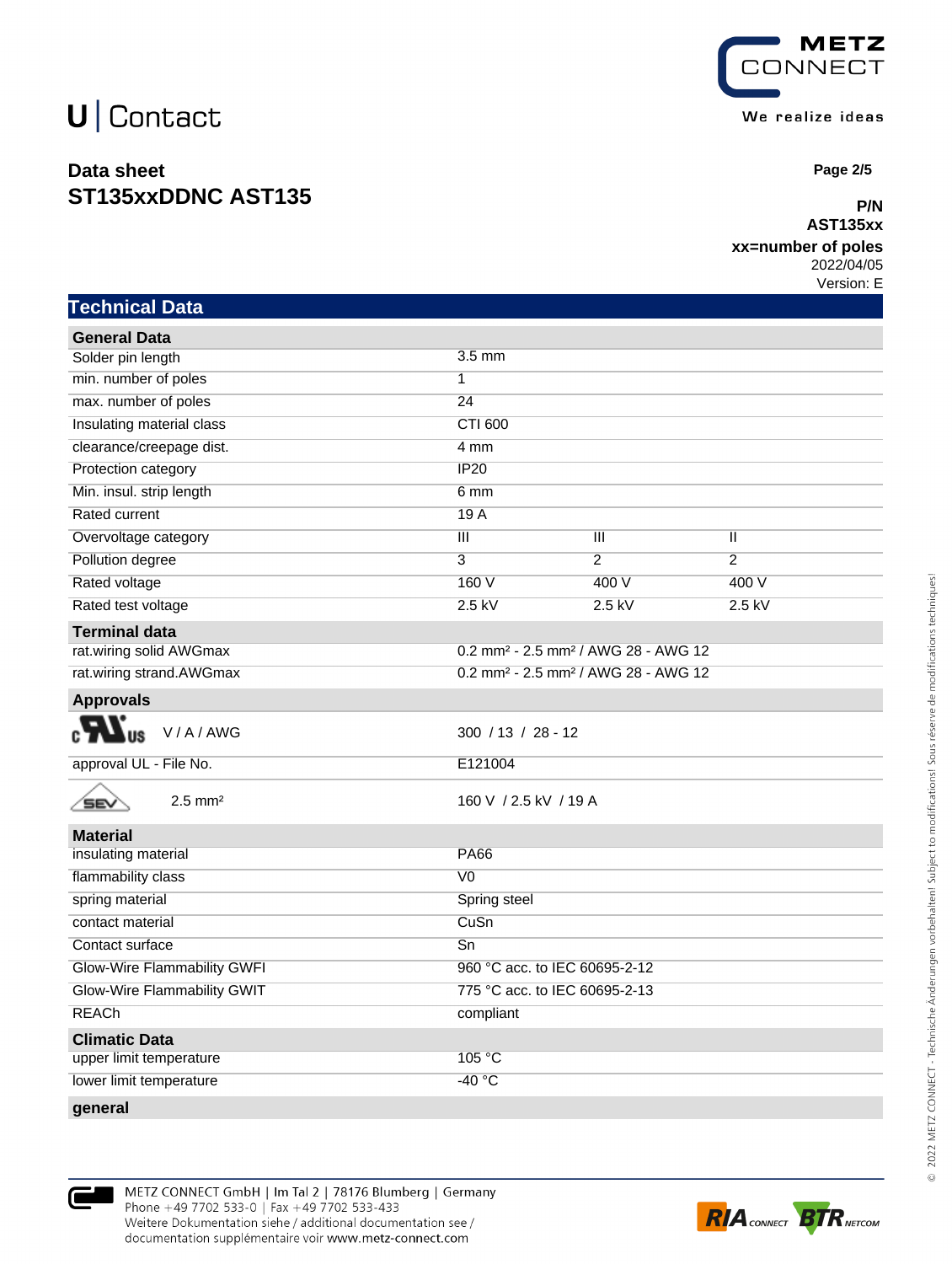# $U$  Contact

## **Data sheet ST135xxDDNC AST135**



We realize ideas

 **Page 3/5**

**P/N AST135xx**

**xx=number of poles** 2022/04/05 Version: E

| <b>Technical Data</b> |                                     |  |
|-----------------------|-------------------------------------|--|
| Tolerance             | ISO 2768 -mH                        |  |
| Solderability         | Acc. to JEDEC JESD22-B102E 245°C/5s |  |



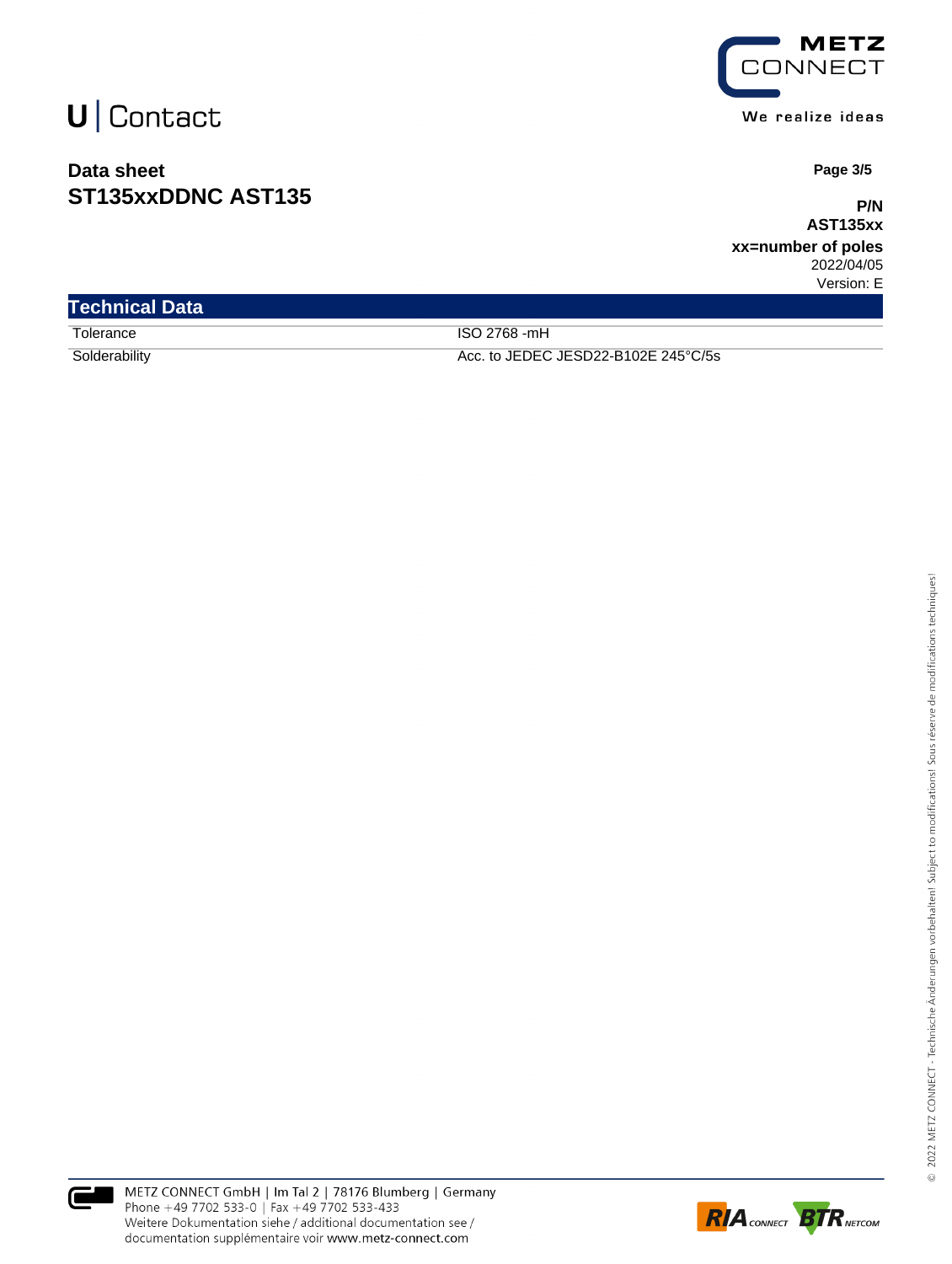# U | Contact

## **Data sheet ST135xxDDNC AST135**



 **Page 4/5**

**P/N AST135xx**

**xx=number of poles** 2022/04/05

Version: E



L=(pole size - 1) x centerline  $+5$  mm  $[0.197]$